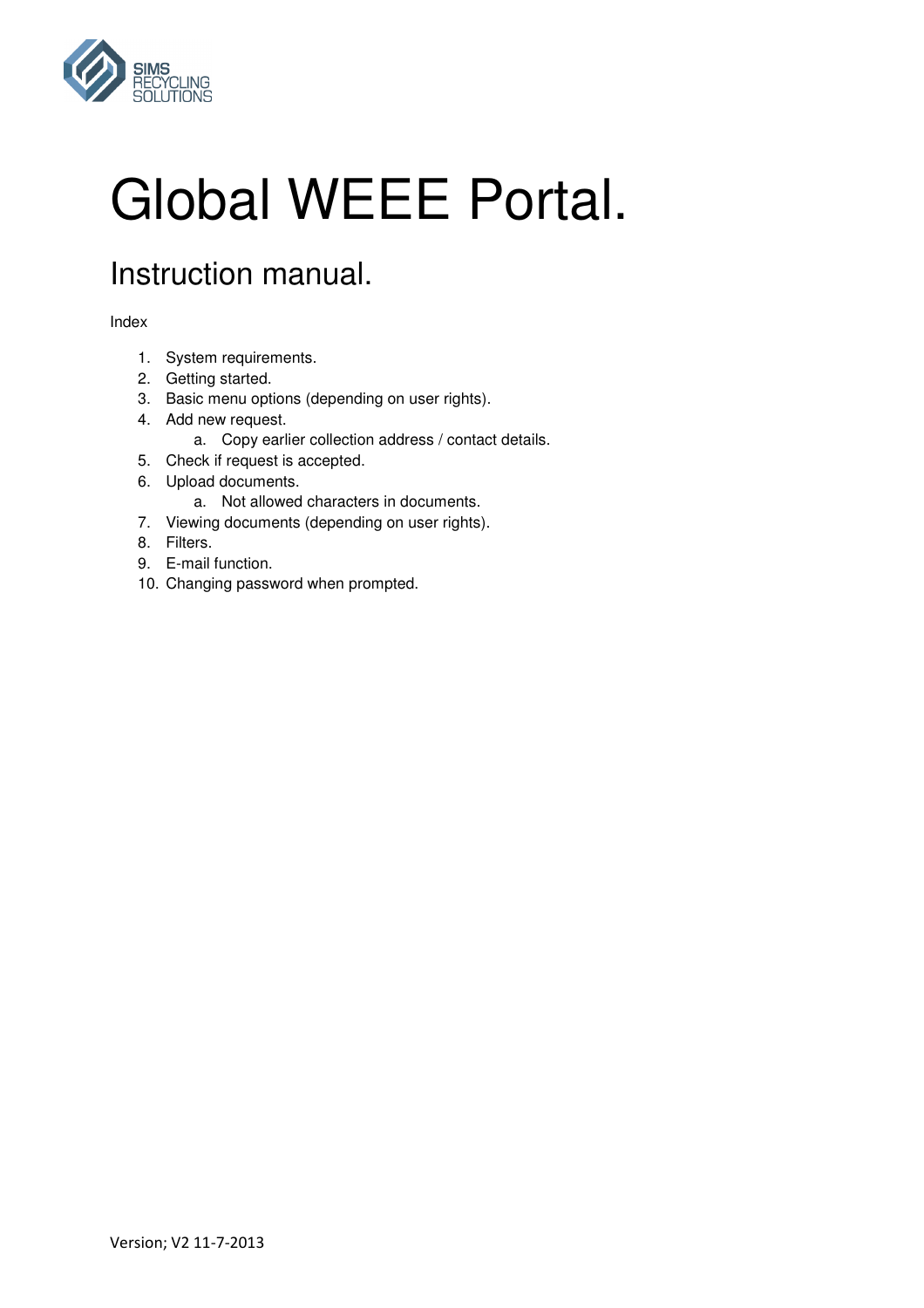

# **1. System requirements.**

- Internet Explorer; version 8 and higher.
- Google Chrome; version 20 and higher.
- Firefox; version 10 and higher.

# **2. Getting started.**

Global WEEE Portal landing page (this will vary in time);

URL; http://lite.webview.net/

Please enter login details to access the Global WEEE Portal.

| Sign in                                                   |  |
|-----------------------------------------------------------|--|
| Username:                                                 |  |
| Password:                                                 |  |
|                                                           |  |
| Sign in $\Box$ Remember me next time.<br>Forgot Password? |  |

**3. Basic menu options.** 



**Change Password;** click to change the current password. **User Settings;** click to change Global WEEE Portal language.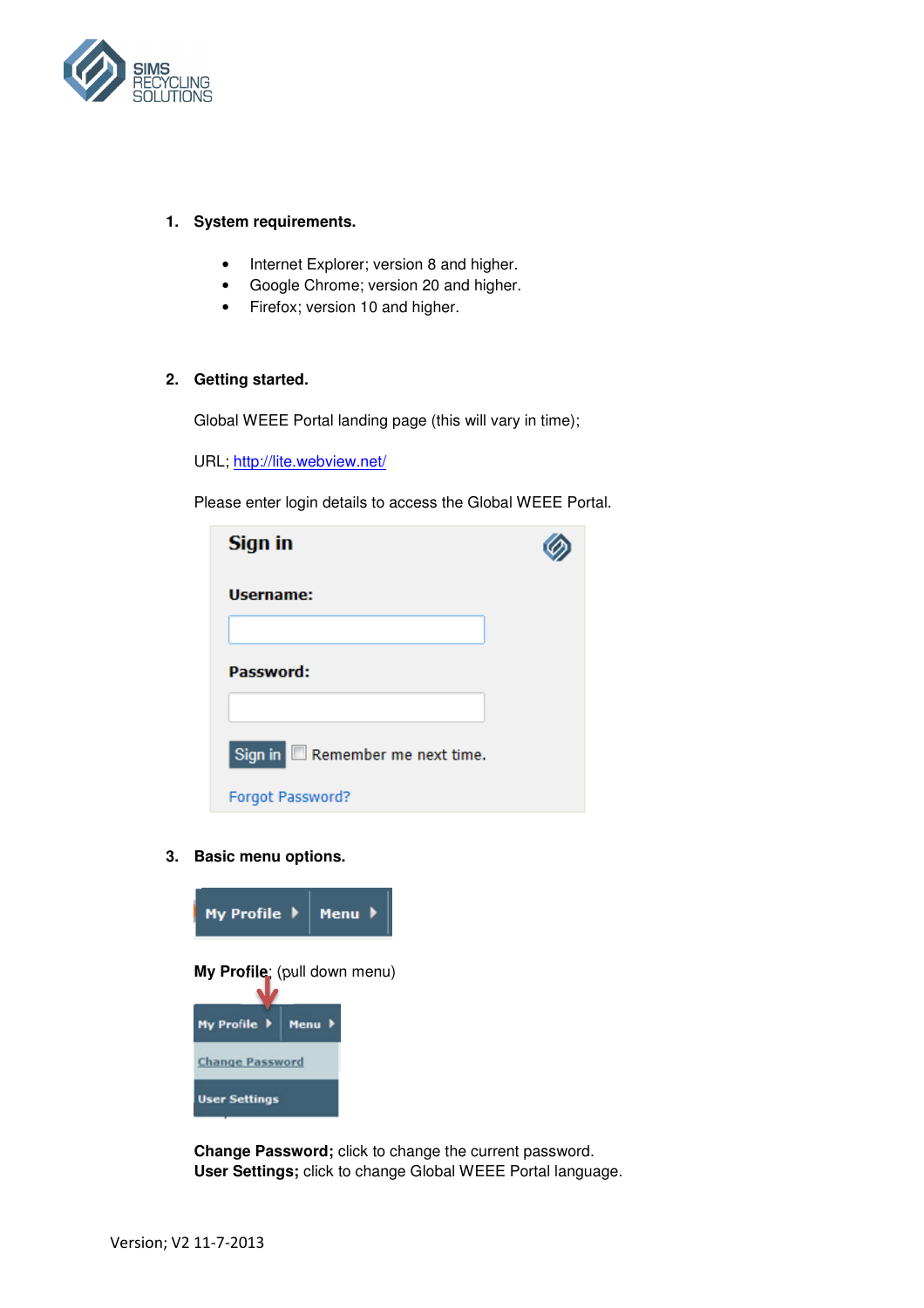

| Menu; (pull down menu)      |
|-----------------------------|
| Menu                        |
| <b>Add Shipment/Request</b> |
| <b>Shipments Overview</b>   |

**Add Shipments/Request**; click to enter or announce a new shipment request. **Shipment Overview**; to view all loads in the Global WEEE Portal.

**4. Add new request.** 

Click on; **Add shipment/request** and complete grey marked fields, select shipment level and if you will arrange transport or Sims need to arrange transport and press Insert to enter request.

| Client Ref.:                         | Client ref#                                                                   | Contract:                               |                                                       |
|--------------------------------------|-------------------------------------------------------------------------------|-----------------------------------------|-------------------------------------------------------|
| <b>Request Date:</b><br>Req.Sh.Date: | $\blacksquare$<br>Confirmed:<br><b>IN</b>                                     | <b>IR</b>                               |                                                       |
| SRS ref.:                            |                                                                               |                                         | <b>O</b> Recycling                                    |
|                                      |                                                                               | <b>Shipment Level:</b>                  | Rart Recovery                                         |
|                                      |                                                                               |                                         | Serial Capture                                        |
| <b>Client Delivery:</b>              | ◎ Yes - you will arrange transport ● No - SIMS will collect/arrange transport |                                         |                                                       |
| <b>Collection Address Details</b>    |                                                                               |                                         |                                                       |
| Remarks:                             | Enter any restriction, opening hour etc. A                                    |                                         |                                                       |
| Company:                             | <b>Test Company</b>                                                           | <b>Euro Pallets 80x120</b><br>(max 33): |                                                       |
| Address:                             | Test road                                                                     | Std. Pallets 100x120<br>(max 26):       |                                                       |
|                                      |                                                                               | <b>Full Truck Load</b>                  |                                                       |
| ZipCode/City:                        | 12345<br><b>Test City</b>                                                     | Volume Aprx.                            | Enter details pallets, boxes, A<br>$\bigcirc$<br>etc. |
| Country                              | Antigua and Barbuda<br>۰                                                      |                                         |                                                       |
| <b>Primary Contact Details</b>       |                                                                               |                                         |                                                       |
| Name:                                | John Test                                                                     |                                         |                                                       |
| Phone:                               | +123456789                                                                    |                                         |                                                       |
| Email:                               | Test@test.com                                                                 |                                         |                                                       |
| Cancel<br>Insert                     |                                                                               |                                         |                                                       |

Press **Update** and Close to finalize the request. To add documents to the request see 6. Upload documents.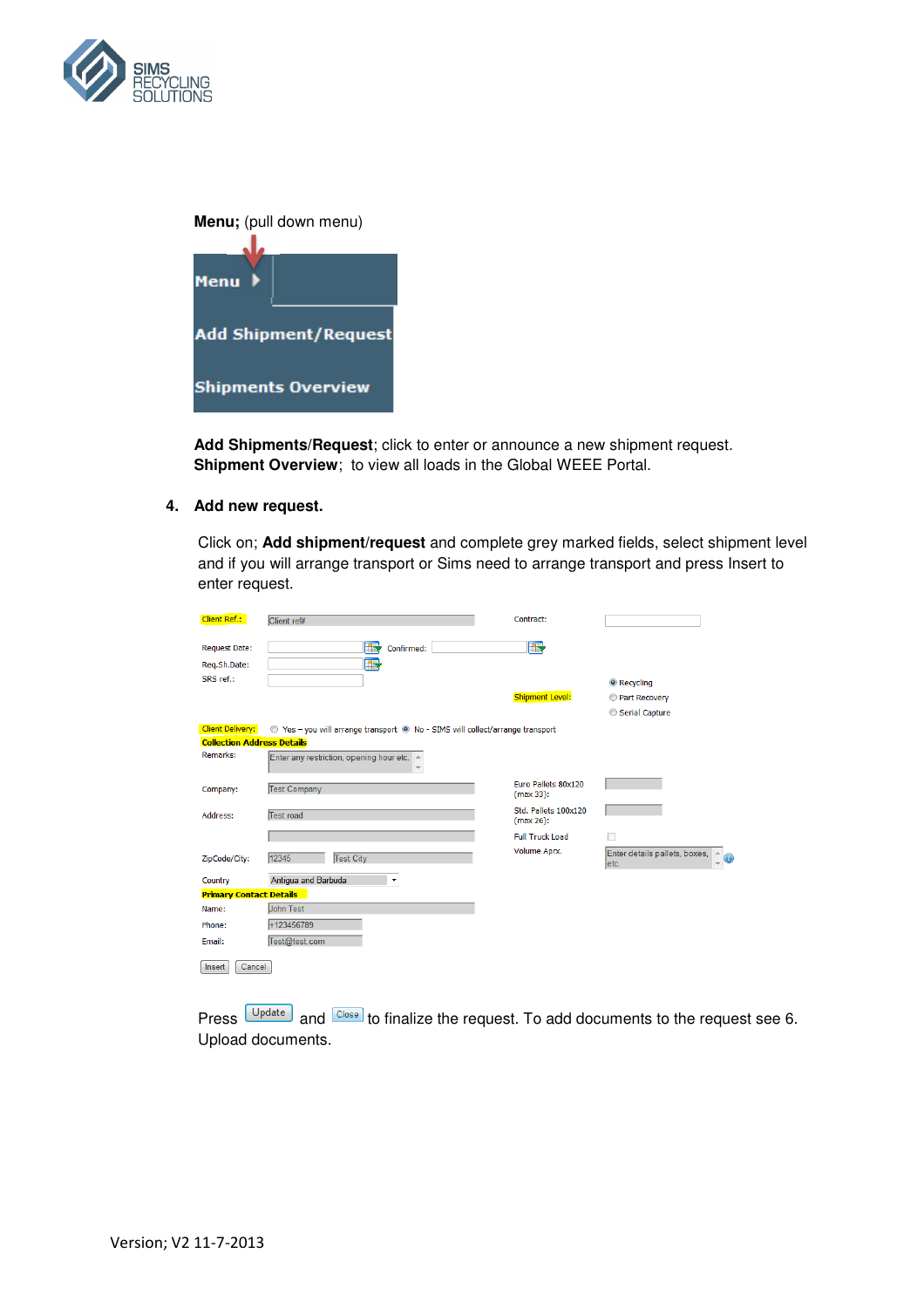

## **4a. Copy earlier collection address / contact details.**

Click on; **Add shipment/request** and complete first 3 letters of the company name and select the details. Complete request as under 4.

| Client Ref.:                      |                                                                               | Contract:                         |                       |
|-----------------------------------|-------------------------------------------------------------------------------|-----------------------------------|-----------------------|
| <b>Request Date:</b>              | $\mathbb{F}$<br>Confirmed:                                                    | <b>IIV</b>                        |                       |
| Req.Sh.Date:                      | $\mathbb{R}$                                                                  |                                   |                       |
| SRS ref.:                         |                                                                               |                                   | Recycling             |
|                                   |                                                                               | <b>Shipment Level:</b>            | Rart Recovery         |
|                                   |                                                                               |                                   | Serial Capture        |
| Client Delivery:                  | ◎ Yes - you will arrange transport ◎ No - SIMS will collect/arrange transport |                                   |                       |
| <b>Collection Address Details</b> |                                                                               |                                   |                       |
| Remarks:                          | ۸                                                                             |                                   |                       |
| Company:                          | <b>TES</b><br>Test Company - John Test                                        | Euro Pallets 80x120<br>(max 33):  |                       |
| Address:                          |                                                                               | Std. Pallets 100x120<br>(max 26): |                       |
|                                   |                                                                               | <b>Full Truck Load</b>            | F                     |
| ZipCode/City:                     |                                                                               | Volume Aprx.                      | $\hat{\phantom{a}}$ 0 |
| Country                           | <b>Select Country</b>                                                         |                                   |                       |
| <b>Primary Contact Details</b>    |                                                                               |                                   |                       |
| Name:                             |                                                                               |                                   |                       |
| Phone:                            |                                                                               |                                   |                       |
| Email:                            |                                                                               |                                   |                       |
| Cancel<br>Insert                  |                                                                               |                                   |                       |

# **5. Check if request is accepted.**

Go to shipment overview.

Menu  $\rightarrow$  Shipments Overview.

| <b>Hiter:</b> M    | <b>All</b> | signed Confirmed Received Processed |                           |               |
|--------------------|------------|-------------------------------------|---------------------------|---------------|
| Evtornal Deference |            |                                     | <b>CDC</b> and <b>CDC</b> | – Orininatina |

Click on filter **Unassigned** to check if your entry is to be found here which means that it's not accepted yet. (Please allow 30 minutes after entry to allow for process request to be registered)

Click on filter confirmed to check if your entry is to be found here which means that it has been accepted. Standard in country collection will take place within 5 working days and confirmed to Primary contact.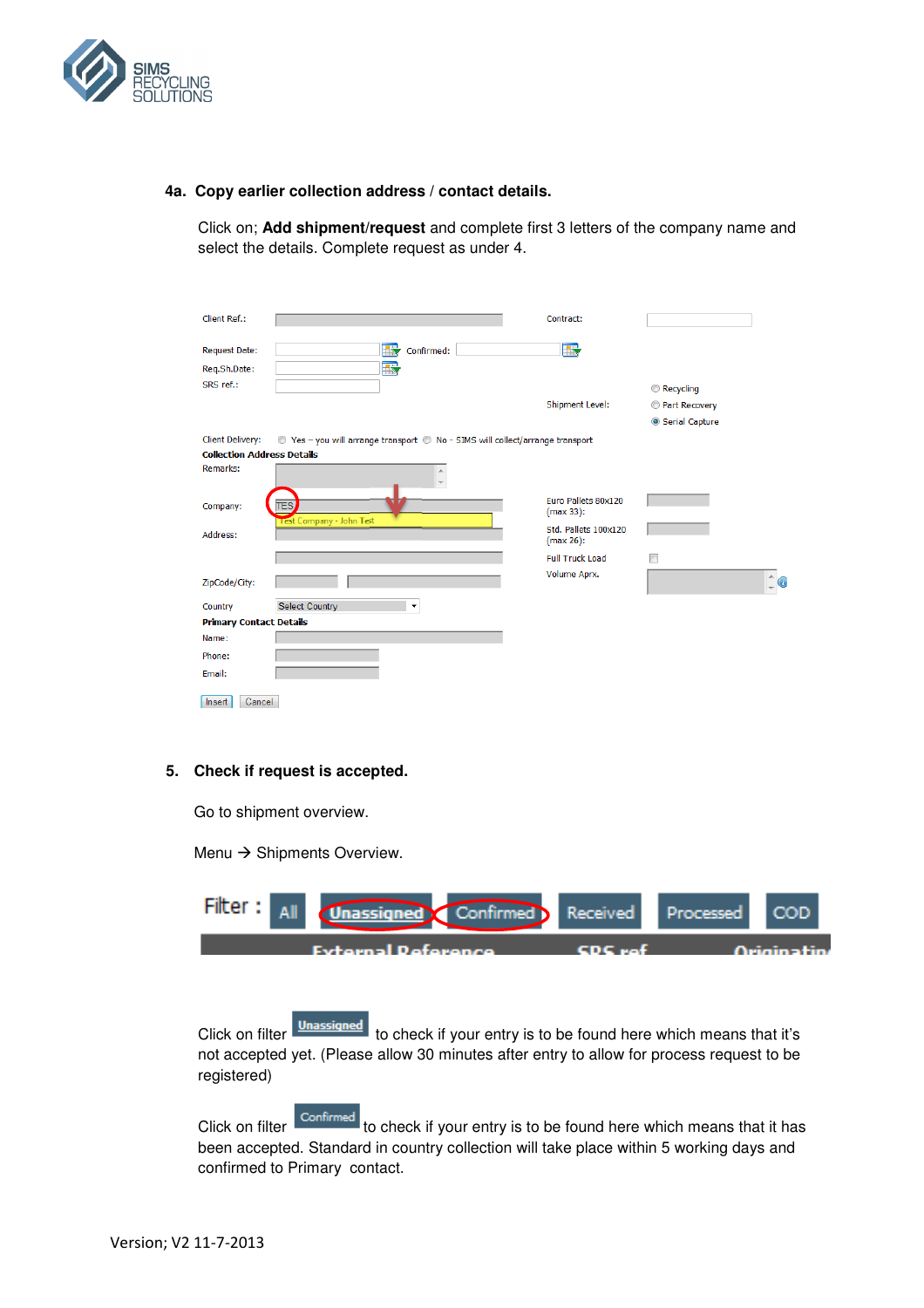

#### **Primary Contact Details** John Test Name: +123456789 Phone: Email: Test@test.com

# **6. Uploading documents.**

Go to main shipment overview. Menu  $\rightarrow$  Shipment overview.

|                | Filter: <b>All</b> |              |   |                           | Unassigned Confirmed Collected Processed COD Created | Ap |
|----------------|--------------------|--------------|---|---------------------------|------------------------------------------------------|----|
|                |                    |              |   | <b>External Reference</b> | SRS ref.                                             |    |
|                |                    | ×            | ↣ | Client ref#               | DEMAG002                                             |    |
| $\blacksquare$ |                    | $\mathbb{M}$ | ⊠ | Client ref#               | DEMAG001                                             |    |

Click on the paperclip and the following screen will open;

| Filter: |                                       | Unassigned              |   | Confirmed            | Collected               | Processed                                          | <b>COD Created</b> |  |  |
|---------|---------------------------------------|-------------------------|---|----------------------|-------------------------|----------------------------------------------------|--------------------|--|--|
|         | <b>External Reference</b><br>SRS ref. |                         |   |                      |                         |                                                    |                    |  |  |
|         |                                       | $\bowtie$               | ⊠ |                      | Client ref#             |                                                    | DEMAG0             |  |  |
|         |                                       |                         |   |                      |                         | Extranet - Sims Recycling Solutions - Windows Inte | x                  |  |  |
|         |                                       |                         |   | Demo Customer (DEMO) | $\overline{\mathbf{v}}$ | kerkhof@mirec.com                                  |                    |  |  |
|         | Close                                 |                         |   |                      |                         |                                                    |                    |  |  |
|         |                                       | <b>Load Information</b> |   |                      |                         |                                                    |                    |  |  |
|         |                                       | <b>O</b> Upload a file  |   |                      |                         |                                                    | Ξ                  |  |  |
|         |                                       |                         |   |                      |                         |                                                    |                    |  |  |
|         |                                       | <b>Transport Doc</b>    |   |                      |                         |                                                    |                    |  |  |
|         |                                       |                         |   |                      |                         |                                                    |                    |  |  |

Drag the document that you want to upload from your desktop or files to Load information  $\rightarrow$  Upload a file.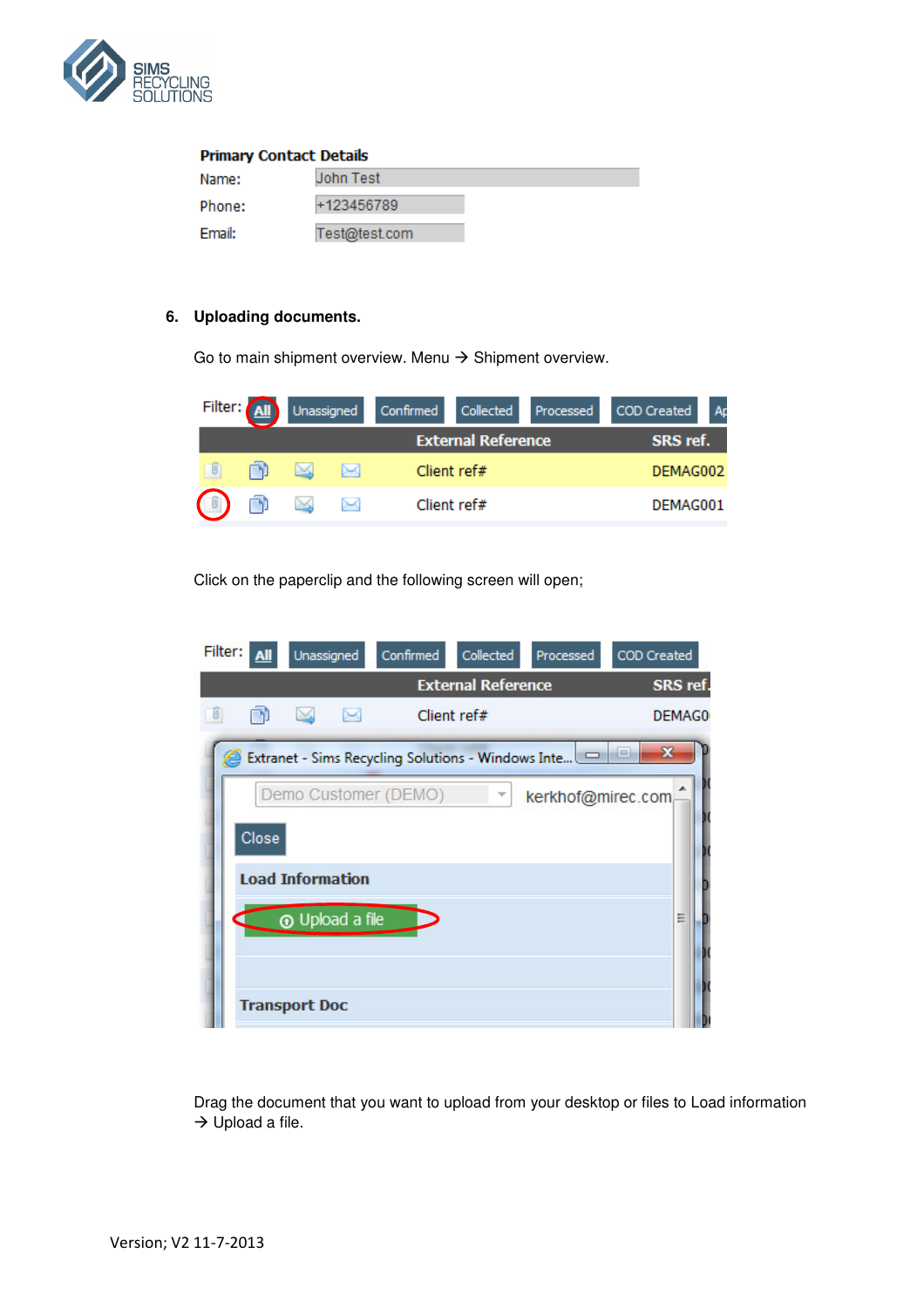

# **6a. Not allowed characters in documents.**

Please note that documents uploaded to the Global WEEE Portal must not contain the following characters;

- $\bullet$  Tilde  $\sim$
- Number sign #
- Percent %
- Ampersand &
- Asterisk \*
- Braces ()
- Backslash /
- Colon :
- Angle brackets [ ]
- Question mark ?
- Slash \
- $\bullet$  Pipe |
- Quotation mark "

# **7. Viewing documents.**

Go to main shipment overview. Menu  $\rightarrow$  Shipment overview.

| Filter: <b>All</b> |          |             |  | Unassigned Confirmed Collected Processed COD Created |  |
|--------------------|----------|-------------|--|------------------------------------------------------|--|
|                    | SRS ref. |             |  |                                                      |  |
|                    | ⊶        | Client ref# |  | DEMAG002                                             |  |
|                    | ⊶        | Client ref# |  | DEMAG001                                             |  |

Click on the paperclip and the following screen will open;

| Close                          |  |
|--------------------------------|--|
| <b>Load Information</b>        |  |
| Client shipment documents.docx |  |
| <b>T</b> Upload a file         |  |
|                                |  |
| <b>Transport Doc</b>           |  |
| TD DEMNL001.docx               |  |
| WBT DEMNL001.docx              |  |
| <b>T</b> Upload a file         |  |

Click on download button to view/download the available documents.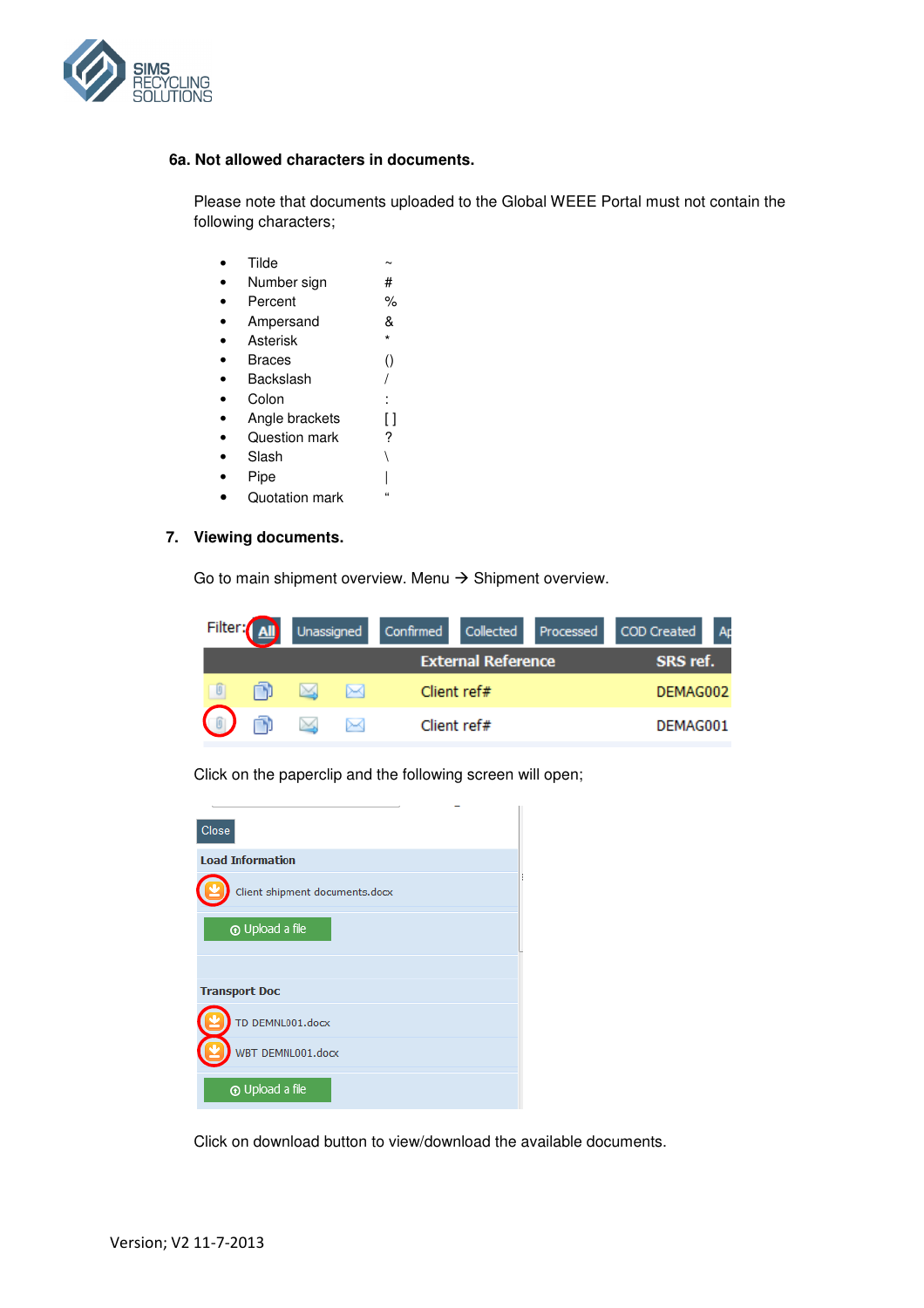

**8. Filters** 

|  |  | All Unassigned Confirmed Collected Processed COD Created |
|--|--|----------------------------------------------------------|

**All;** overview on all load.

**Unassigned;** loads that have not been accepted by Sims Control Tower.

**Confirmed;** loads that have been accepted by Sims Control Tower.

**Collected;** received loads.

**Processed;** processed loads.

**COD created**; loads that have been processed and recycled. Certificate of Destruction (COD) is available in the tool. (depending on user rights)

| Filter Sites: |        |       |                     |   |
|---------------|--------|-------|---------------------|---|
| Reference:    |        |       |                     |   |
|               | Search | Clear | <b>Add Shipment</b> | 冒 |

**Filter Sites;** selects all received loads per processing site. (depending on user rights)

**Reference;** searches on client ref# .

| <b>Filter Originating Countries:</b> | All |  |  |  |  |                                                                                           |  |  |
|--------------------------------------|-----|--|--|--|--|-------------------------------------------------------------------------------------------|--|--|
| Month & Year:                        |     |  |  |  |  | $\blacktriangleright$ 8. All $\blacktriangleright$ Total Listed: 25 $\blacktriangleright$ |  |  |

**Filter Originating Countries;** selects all received loads on originating countries. (depending on user rights)

**Month & Year;** selects all received loads in selected period.

**Total listed;** controls the number of loads that are shown in main overview.

**9. E-mail function.** 



Allows you to forward basic load details via email.